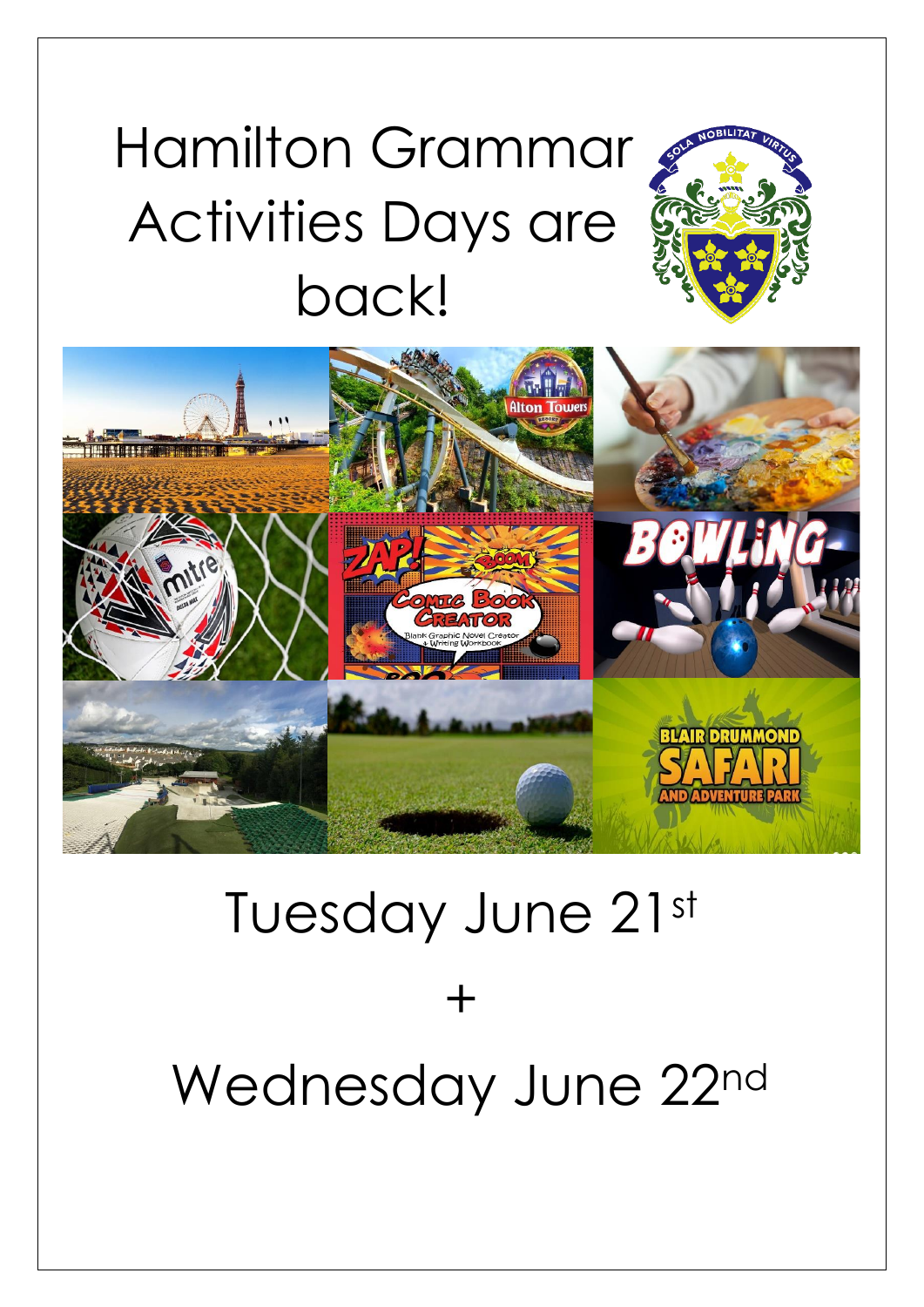

Hamilton Grammar School's activities days are on Tuesday 21st and Wednesday 22nd June, 2022. Additionally, for our new S2 and S3 pupils Thursday 23<sup>rd</sup> June, 2022.

After two years of cancelled trips and restrictions which hindered these opportunities, we are very excited to be able to offer these fantastic experiences again!

You will find all the necessary details about the activities on offer and on which day they will be on in the following booklet. Additional information will be provided to pupils once signed up.

**If you have any questions about any of the activities offered, please contact Alister Greenlay (Acting PT Lead Equity [gw14greenlayalister@glow.sch.uk\)](mailto:gw14greenlayalister@glow.sch.uk)**

------------------------------------------------------------------------------------

Trips are all provisional at this stage which means they are not guaranteed to go ahead.

Places are allocated on a first come, first serve basis.

All prices are yet to be confirmed, please take this into account when choosing your activity. No trip or activity includes lunch, but for any child in receipt of free school meals a packed lunch will be available from the canteen.

Please also read the additional information for each activity, as some leave earlier and come back after the school day. If not stated otherwise, then the activity will be within the school day.

#### **For any family who requires financial assistance or is in receipt of free school meals, please contact your child's pupil support teacher. There may be financial assistance available.**

Any pupil who does not attend an activity will follow their normal school day timetable.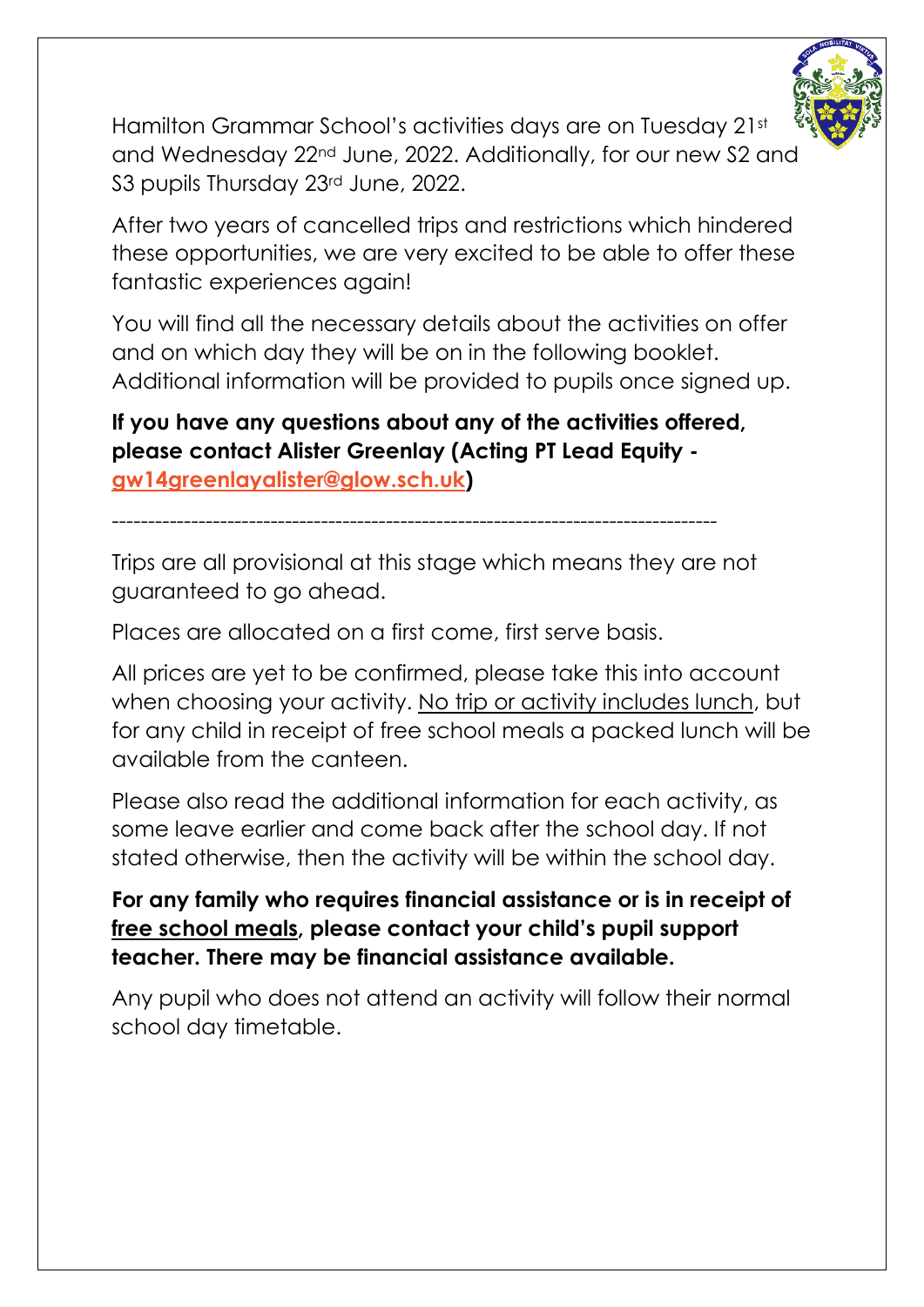## **Activities on Offer**



## **Tuesday 21st June**

| <b>Activity</b><br><b>Offered</b>             | <b>Prices</b>       | <b>Spaces</b> | Lead<br><b>Teacher</b>        | <b>Additional Information</b>                                                                                                                |
|-----------------------------------------------|---------------------|---------------|-------------------------------|----------------------------------------------------------------------------------------------------------------------------------------------|
| Pizza and<br>Paint Party                      | £5                  | 30            | Art<br>Department             | Come to the art department to paint<br>along with 'Bob Ross'                                                                                 |
| Golf at<br>Strathclyde<br>Park Golf<br>Course | \$8                 | 32            | Mr Arthur                     | Pupils will play 9 holes at Strathclyde<br>Park and have a putting competition.                                                              |
| Football                                      | Free                | $100+$        | Mr Brown                      | Morning - Mixed year group<br>tournament<br>Afternoon - Lower school and upper<br>school tournament + Penalty shootout<br>competition.       |
| The<br>Grammar<br>Day In                      | Free                | 10            | <b>Mrs</b><br>Strachan        | Activities include a morning baking<br>master class, a pre-lunch pamper<br>session. After lunch settle down with<br>some popcorn for a film. |
| <b>Blair</b><br>Drummond<br>Safari Park       | £20                 | 40            | Miss Shevlin                  | Pupils will visit Blair Drummond within<br>the school day.                                                                                   |
| <b>Five Sisters</b><br>Zoo                    | \$8                 | 45            | <b>Mrs</b><br><b>McGinlay</b> | Pupils will gain an experience<br>outdoors and see a variety of animals.                                                                     |
| Cinema Visit                                  | $£4$ per<br>showing | 100           | <b>Miss</b><br>Robertson      | There will be two showings:<br>Jurassic World (am)<br>Doctor Strange (pm)                                                                    |
| Millport                                      | £25                 | 42            | <b>Miss</b><br>Murdoch        | Bus leaves at 8.45 and returns at 3.30.                                                                                                      |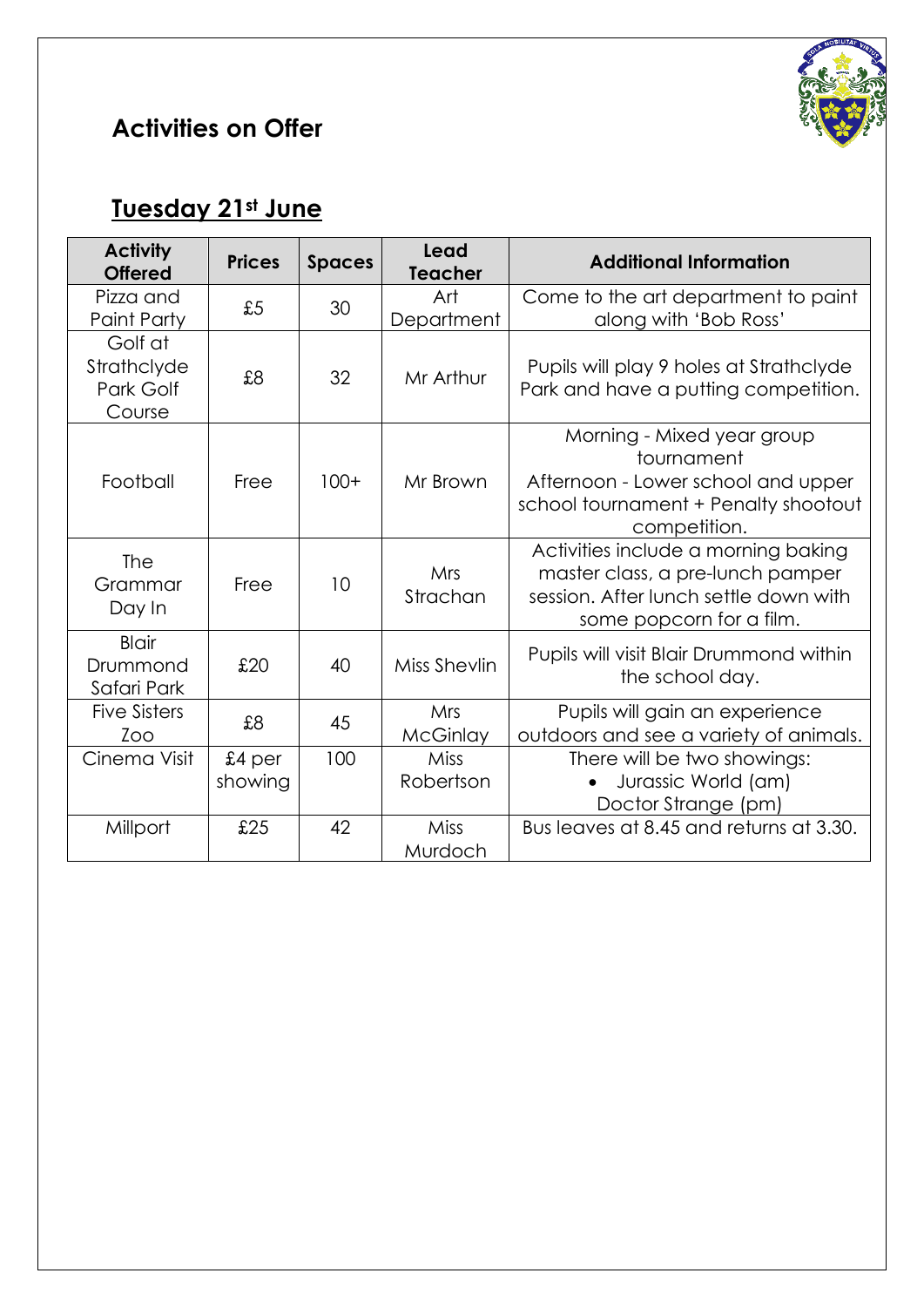

## **Wednesday 22nd June**

| <b>Activity Offered</b>                | <b>Prices</b>     | <b>Spaces</b> | Lead<br><b>Teacher</b> | <b>Additional Information</b>                                                                       |
|----------------------------------------|-------------------|---------------|------------------------|-----------------------------------------------------------------------------------------------------|
| Blackpool<br>Pleasure Beach            | £40               | 100           | Mrs Flockhart          | Leave school at 6:30am<br>and back for 9:30pm on                                                    |
| Skiing + Tubing                        | £20               | 15            | Mr Monachan            | Skiing at Bearsden dry<br>slope for 2hours. After this<br>there will be a short<br>tubbing session. |
| Outdoor Painting<br>Expedition         | Free              | 30            | Art<br>Department      | Join the art department<br>on an outdoor painting<br>expedition.                                    |
| Science Centre                         | £12               | 65            | Miss Calder            | Pupils will attend the<br>science centre and take<br>part in one activity.                          |
| Tennis                                 | £3                | 20            | Mr Anderson            | Tennis coaching and<br>games                                                                        |
| Cinema Visit                           | £4 per<br>showing | 100           | Miss Robertson         | There will be two<br>showings:<br>Jurassic World (am)<br>$\bullet$<br>Doctor Strange (pm)           |
| Comic Book<br>Creation<br>Challenge!   | Free              | 30            | Mrs Faichney           | This will be an all-day<br>event where pupils will<br>create their own comic<br>book in groups.     |
| Ten Pin Bowling +<br><b>Crazy Golf</b> | £20               | 95            | Miss Magee             | Intu Braehead - Bowling<br>and Crazy Golf.                                                          |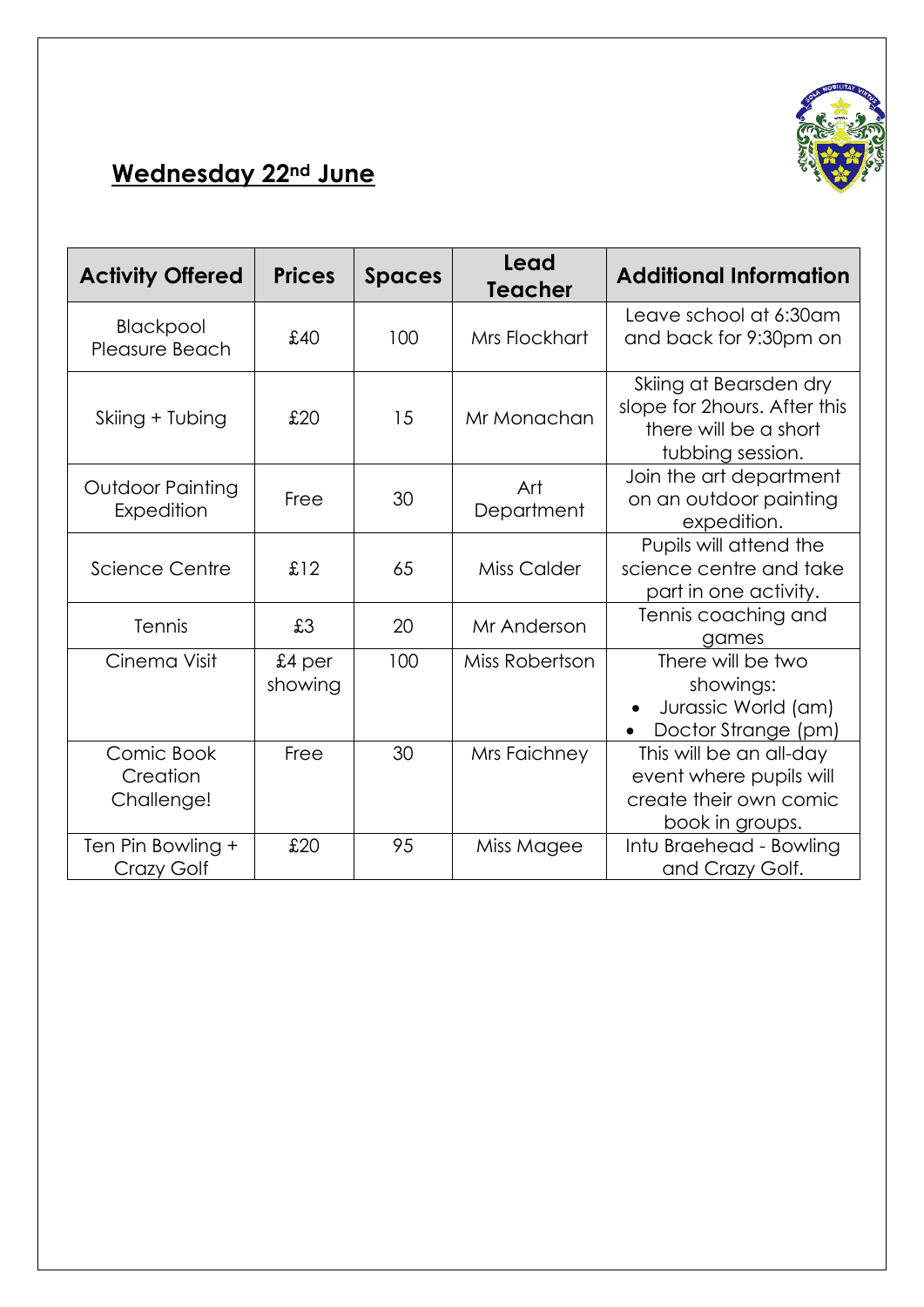#### **Thursday 23rd June**

For the new S2 and S3 pupils not able to go to Alton Towers due to Covid restrictions, there will be an additional trip on Thursday 23rd June.

The trip will be to go to Air Thrill in East Kilbride. Please find details below:

| <b>Activity Offered</b> | <b>Prices</b> | <b>Spaces</b> | Lead<br><b>Teacher</b> | <b>Additional Information</b>                    |
|-------------------------|---------------|---------------|------------------------|--------------------------------------------------|
| Air Thrill              | £20           | 220           | Mrs Anderson           | Price includes free slushy<br>and gripper socks. |
|                         |               |               |                        | 12.20pm-3.35pm                                   |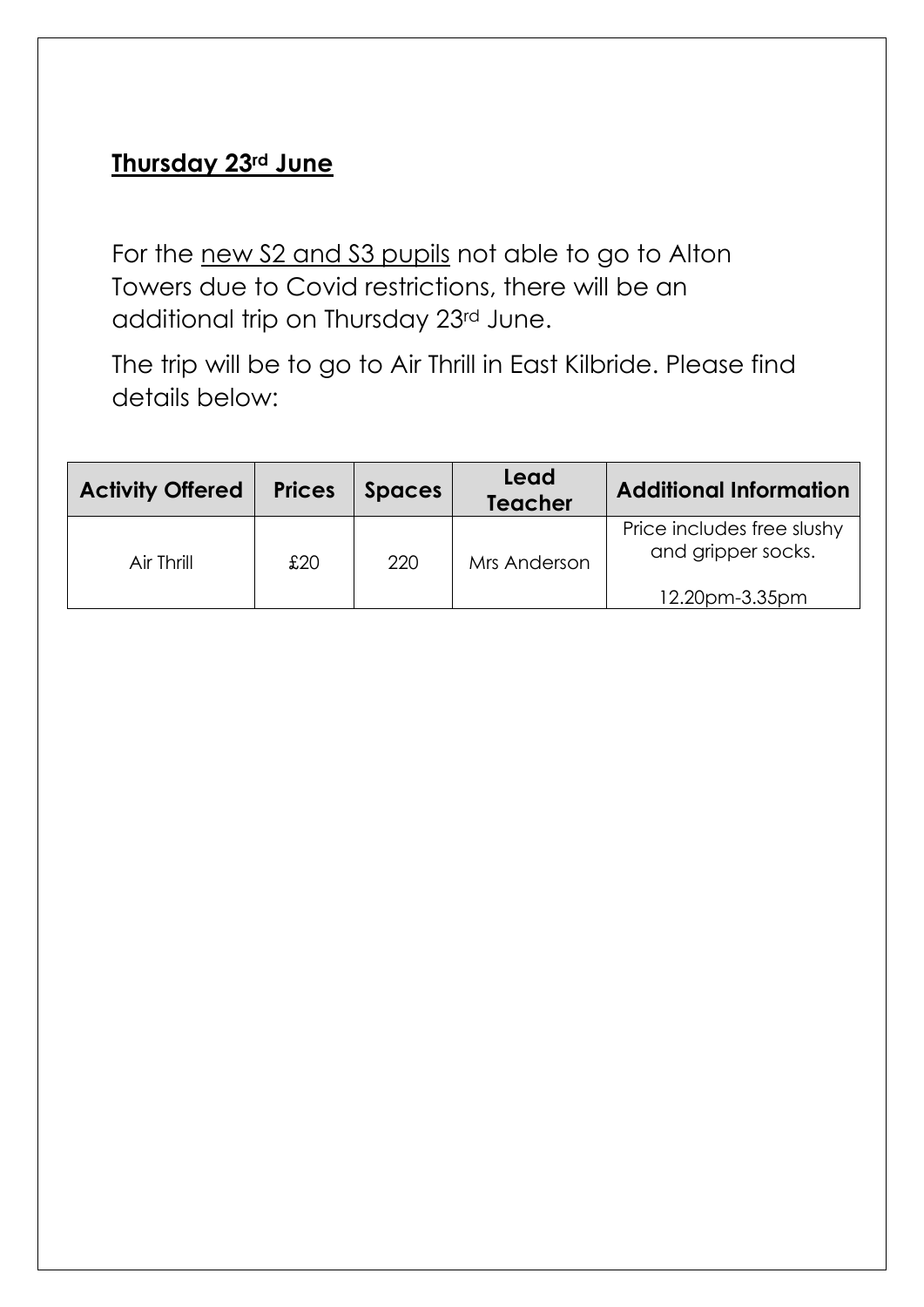

#### **How To Sign Up**

Activities will be filled on a first come, first serve basis. Pupils can sign up for one activity per day. S2-S3 pupils may sign up to three activities due to the additional activity on Thursday 23rd June.

The activity leaders will be in a designated classroom, please see classroom list below. Sign up will be restricted to the 8<sup>th</sup> June from 13:30. This will allow all pupils to sign-up fairly.

Once full, your son/daughter will be advised to go to their secondchoice activity to sign up. Each activity will have a reserve list.

#### **Classroom List:**